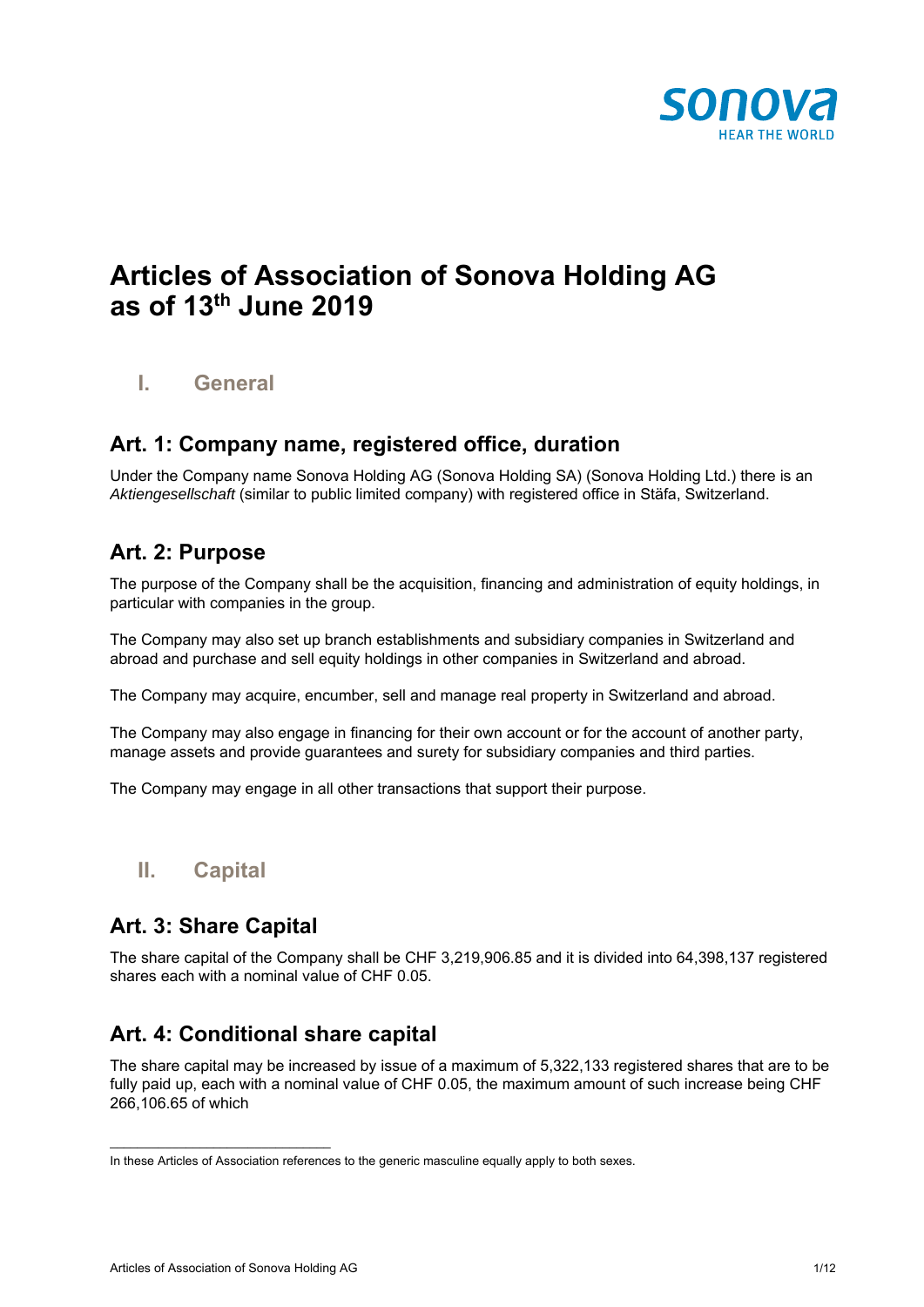

- a) up to an amount of CHF 101,050.65 through option rights being exercised by members of the Board of Directors of the Company, of the management and by selected employees in the group. The subscription right of shareholders shall be excluded;
- b) up to an amount of CHF 165,056 through exercising option rights and conversion rights that are granted in connection with debentures or similar bonds of the Company. The subscription right of shareholders shall be excluded. The advance subscription rights of shareholders may be excluded if such bonds are issued for the purpose of financing the acquisition of companies, divisions of companies or equity holdings.

The acquisition of registered shares through the exercise of option rights or conversion rights by members of the Board of Directors, members of the management and by selected employees in the group and by holders of bonds and/or holders of convertible bonds and other transfer of registered shares shall be subject to the transfer restrictions in accordance with these Articles of Association.

Insofar as the advance subscription right is excluded, the debentures must be placed with the public, the exercise period for option rights set to a maximum of five years and for conversion rights to a maximum of ten years from the time of the bond issue and the exercise price for the new shares set at least in accordance with the market conditions at the time of the bond issue.

#### **Art. 5**

Cancelled.

## **Art. 6**

Cancelled.

# **Art. 7: Certificate**

The Company shall issue its registered shares in the form of individual certificates, global certificates or book-entry securities.

The Company shall be at liberty within the framework of the statutory regulations to convert their registered shares that are issued in one of these forms into another form at any time without the consent of the shareholders. The Company shall pay the costs for this.

The shareholder shall have no entitlement to conversion of registered shares issued in a particular form into another form. The shareholder may, however, demand from the Company at any time the issue of a written confirmation of his registered shares that are recorded in the share register.

Stock rights that are based on registered shares of the Company cannot be transferred by assignment. Furthermore, no collateral can be created by assignment with any of these stock rights.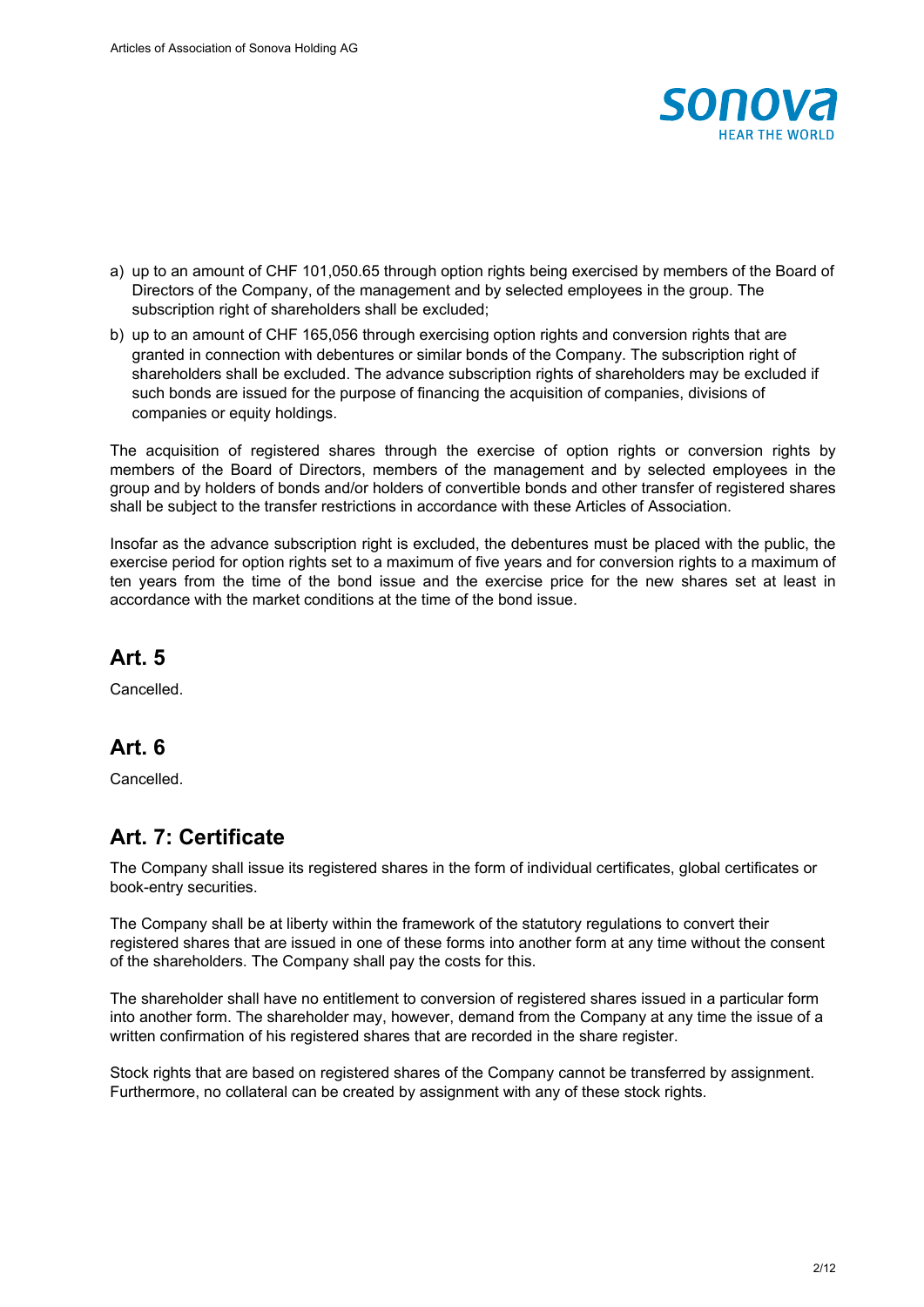

## **Art. 8: Share register**

The Company recognises only the parties with entitlement who are recorded in the share register.

The purchaser of shares or the usufructuary must make a written application for entry in the share register.

The names and addresses of shareholders and usufructuaries shall be entered in the share register of the Company. All written communications shall be made in a legally valid way to the address in the share register. If a shareholder changes his place of residence or registered office, he must notify the new address to the Company.

The Company may refuse to make the entry in the share register if the applicant does not expressly declare that he has acquired the shares and shall hold them for his own account.

The Board of Directors may stipulate in their regulations the conditions under which trustees/nominees may be recognised as shareholders with a voting right.

The Company may also refuse entry of the purchaser as a shareholder or usufructuary with a voting right to the extent that the shares held by him would exceed 5% of the overall number of shares shown in the Commercial Register. Legal entities and partnerships who are combined or associated in terms of capital or votes or by single management or in a similar way as well as natural persons, legal entities and partnerships which act jointly or in a co-ordinated way shall count as one person. The right to preserve the status quo with the introduction of this provision is reserved. The Board of Directors may grant exceptions to the 5% restriction where there is justified cause.

The restriction of entry to 5% pursuant to the above provision shall not apply to entry of a purchaser or usufructuary if the seller of the shares or the ordering party of the usufruct was already a shareholder at the time when the above provision was introduced.

Art. 685b (4) OR (Swiss Code of Obligations) and Art. 685d (3) OR shall apply.

# **Art. 9: Subscription right**

If the share capital is increased, the shareholders shall have a right of veto for subscription of new shares in accordance with their shareholding. The right to cancel the subscription right for good cause is reserved.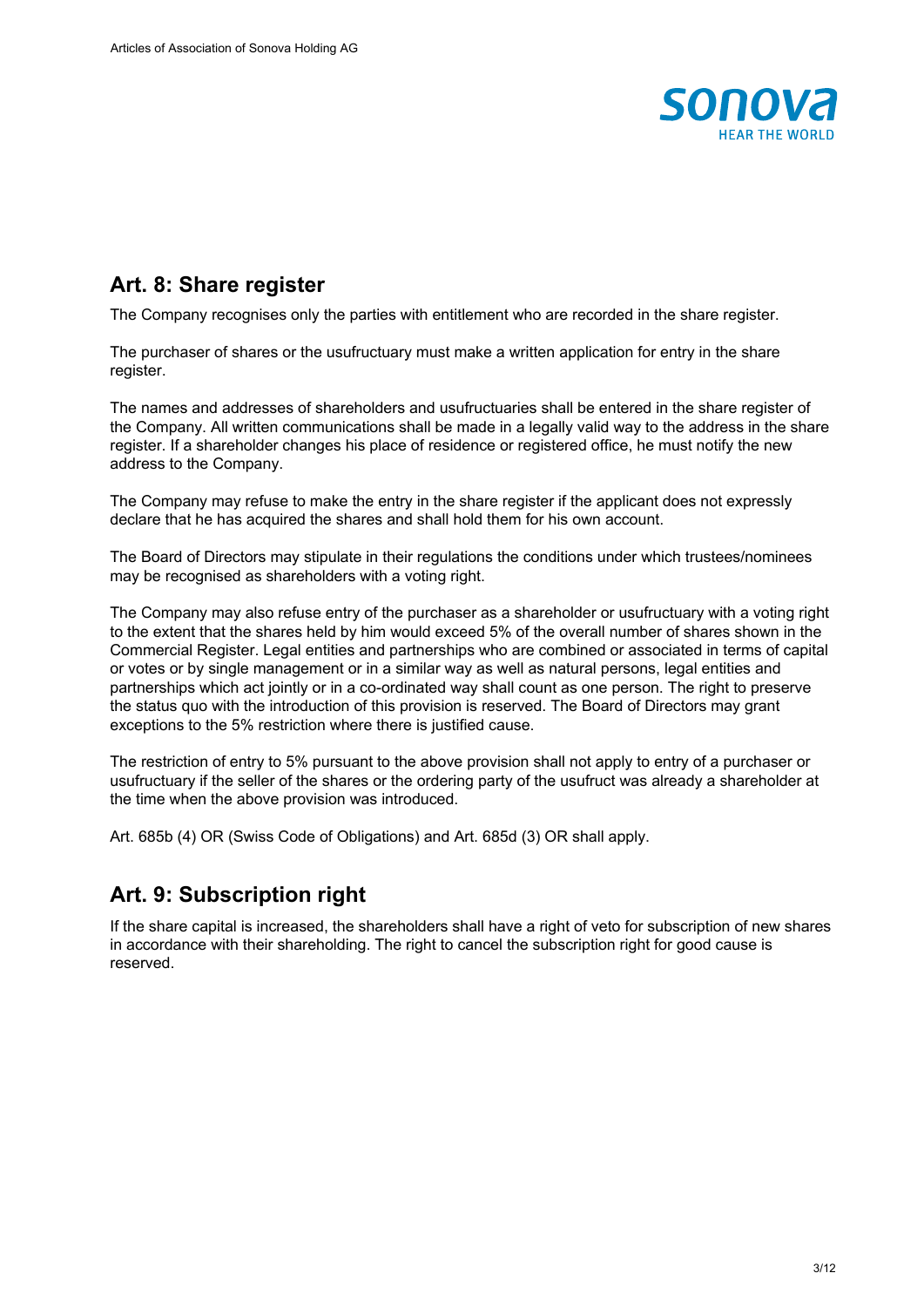

## **III. Organisation of the Company**

## **A. General Shareholders' Meeting**

#### **Art. 10: Authority**

The General Shareholders' Meeting shall have the following non-transferrable authority:

- 1. Establishing and amending the Articles of Association;
- 2. Election of the members of the Board of Directors, the Chairman of the Board of Directors, the members of the Compensation Committee, the auditors and the independent proxy;
- 3. Approval of the management report and of the consolidated financial statements;
- 4. Approval of the annual financial statements and the resolution on the allocation of profit shown on the balance sheet, in particular the determination of any dividends;
- 5. Approval of the compensation of the Board of Directors and of the Management Board pursuant to Art. 26 of the Articles of Association;
- 6. Discharge from liability of the members of the Board of Directors;
- 7. Adoption of resolutions on matters that are reserved for the General Shareholders' Meeting by law or by the Articles of Association.

## **Art. 11: Implementation, convening**

The ordinary General Shareholders' Meeting shall take place every year within six months following the close of the business year.

Extraordinary General Shareholders' Meetings may be called when needed.

The General Shareholders' Meeting shall be called by the Board of Directors, if necessary by the auditors, and in the other cases prescribed by law.

Shareholders who have the right to vote, who represent together at least one tenth of the share capital may issue a written demand to the Board of Directors that a General Shareholders' Meeting be called, stating the reasons.

## **Art. 12: Form of convening and right to table agenda items**

The ordinary or extraordinary General Shareholders' Meeting shall be called at least 20 days prior to the day of the meeting by a notice in the Company's official publication media, stating the agenda items and the motions of the Board of Directors and, if applicable, the shareholders who demanded that a General Shareholders' Meeting be held or that an item be included in the agenda.

The invitation to the ordinary General Shareholders' Meeting must be issued with a statement that the business report, the compensation report and the auditors' reports are available for inspection at the Company and that the shareholders may demand provision of a copy of these reports.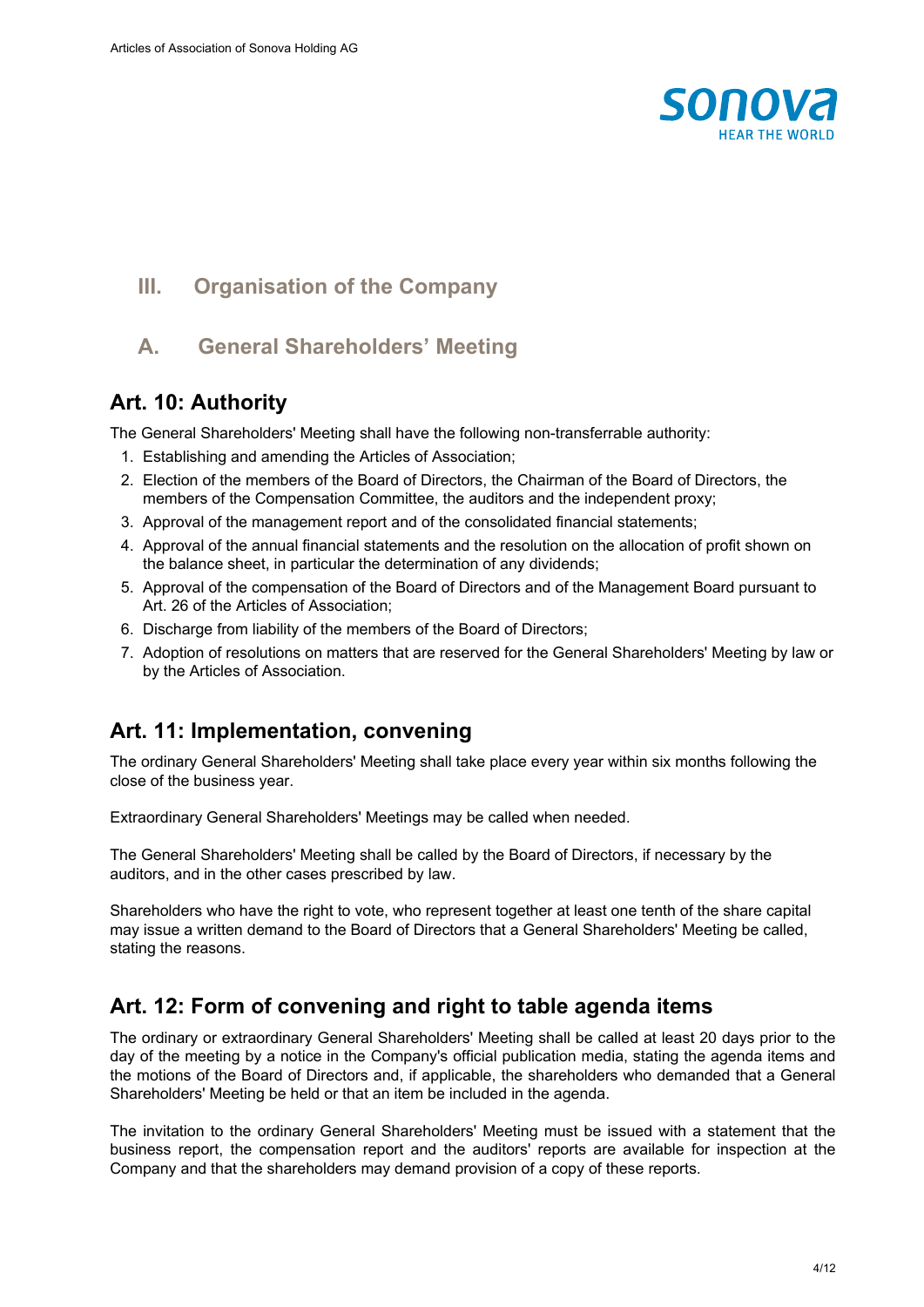

Shareholders entitled to vote who represent at least 1% of the share capital may demand that an item be included in the agenda with a statement of the motions. Such requests must be ad-dressed in writing to the Chairman at the latest 60 days before the meeting.

#### **Art. 13: Chair and minutes**

The General Shareholders' Meeting shall be presided over by the Chairman of the Board of Directors or, in his absence, by the Vice-Chairman, or if he too is unable to attend, by another Member of the Board of Directors.

The Chairman of the General Shareholders' Meeting shall appoint the vote-counters as well as the minute-taker who need not be shareholders.

The General Shareholders' Meeting shall be minuted pursuant to Art 702 OR (Swiss Code of Obligations), and the minutes shall be signed by the Chairman and the minute-taker.

#### **Art. 14: Voting rights, representation**

In the General Shareholders' Meeting every share entered in the share register with a voting right shall entitle the holder to one vote.

When exercising voting rights, no shareholder may combine, with their own and represented shares, more than 10% of the total shares as shown in the Commercial Register. Legal entities and partnerships who are combined or associated in terms of capital or votes or by single management or in a similar way as well as natural persons, legal entities and partnerships which act jointly or in a co-ordinated way shall count as one person. The Board of Directors may enact specific regulations for justified cause.

Shareholders who were already entered in the share register at the time of the introduction of the abovementioned provision as well as purchasers or usufructuaries shall be excluded from the limitation of voting rights.

Every shareholder entered in the share register with voting rights may have his shares represented by a person with written authorisation from him who does not need to be a shareholder or by the independent proxy. All the shares owned by a shareholder can only be represented by one person.

The General Shareholders' Meeting shall elect the independent proxy for a term of office until completion of the next ordinary General Shareholders' Meeting. Re-election is possible. If the Company does not have an independent proxy, the Board of Directors shall appoint the independent proxy for the next Shareholders' Meeting.

## **Art. 15: Resolutions, elections**

The General Shareholders' Meeting shall adopt resolutions and hold elections with the relative majority of the votes cast insofar as nothing different is stipulated by law or by the Articles of Association.

Resolutions shall be made and elections held openly unless the General Shareholders' Meeting decides on a written or electronic vote or the Chairman gives an instruction to this effect. The Chairman may have an election or resolution repeated in the same or another form insofar as doubts exist relating to the result of the vote. In such a case the previous election or resolution shall be void.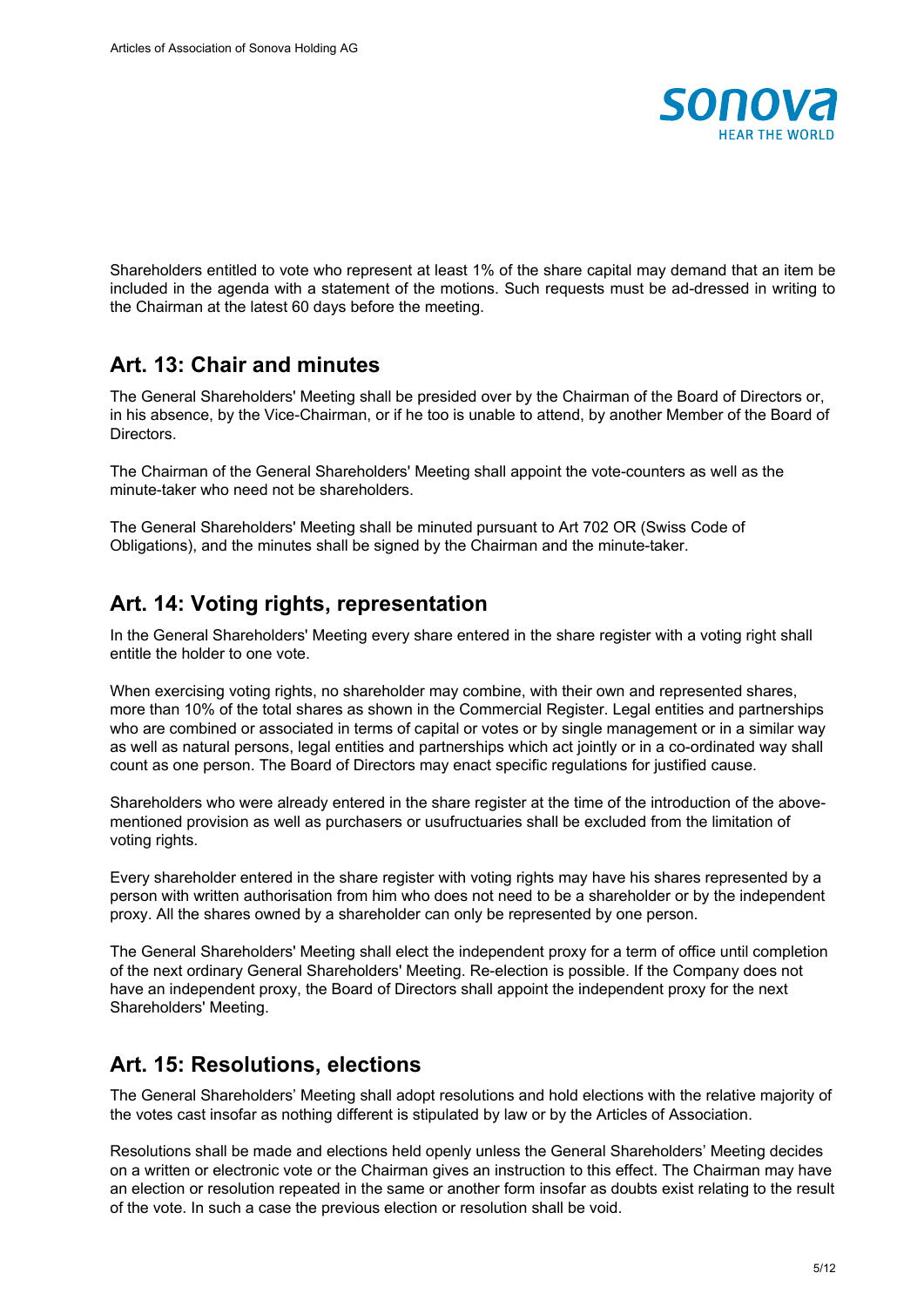

In the case of written votes or elections, the Chairman may accelerate the vote-counting by instructing that only the voting slips of those shareholders are to be collected who have abstained or cast a no-vote and that all other shares represented in the General Shareholders' Meeting at the time of voting shall be counted as yes-votes.

A resolution by the General Shareholders' Meeting that is approved by at least two thirds of the votes represented and the absolute majority of the nominal value of the shares represented shall be required for:

- 1. A change in the purpose of the Company;
- 2. Introduction or cancellation of voting shares;
- 3. A restriction in the transferability of registered shares;
- 4. An authorised or conditional capital increase;
- 5. A capital increase out of equity capital against non-cash contribution or for the purpose of acquisition of assets and the granting of particular privileges;
- 6. A restriction or cancellation of subscription rights;
- 7. A transfer of the registered office of the Company;
- 8. Dissolution of the Company with or without liquidation.

The relative majority of the votes cast shall be sufficient for cancellation or relaxation of the provisions for restricting transferability of shares.

#### **B. Board of Directors**

#### **Art. 16: Composition, term of office**

The Board of Directors shall consist of at least three and a maximum of nine members.

The members of the Board of Directors and the Chairman of the Board of Directors shall be elected for a term of office until completion of the next ordinary General Shareholders' Meeting.

Re-election is possible.

If the office of the Chairman of the Board of Directors is vacant, the Board of Directors shall appoint a new Chairman from among its members for the remaining term of office.

#### **Art. 17: Constitution**

Except for the election of the Chairman of the Board of Directors and the members of the Compensation Committee by the General Shareholders' Meeting, the Board of Directors shall constitute itself.

It shall appoint a secretary who does not have to be a member of the Board of Directors.

#### **Art. 18: Resolutions**

At least half of the members of the Board of Directors must be present in order to constitute a quorum. There shall be no requirement for a quorum to adopt resolutions on amendments and declarations of the Board of Directors in connection with capital increases.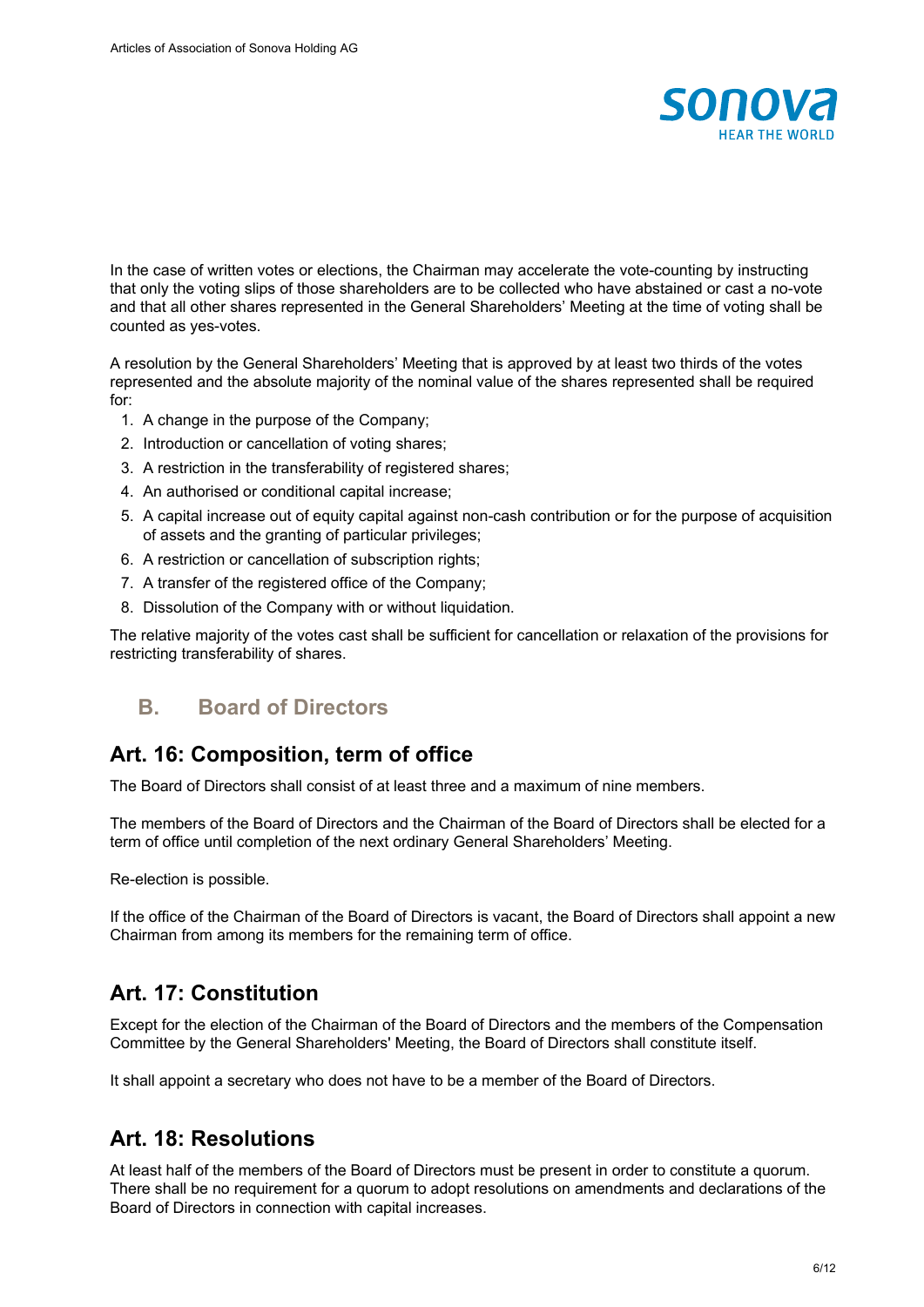

The Board of Directors shall adopt resolutions and hold elections with the majority of the votes present in the meeting. In the event of an equal number of votes, the Chairman shall have the casting vote.

Resolutions on a motion may also be adopted by written consent (letter, fax or other written form) unless a member of the Board of Directors asks for verbal discussion. Resolutions taken by means of circular vote shall be included in the minutes of the next meeting.

## **Art. 19: Responsibility**

The Board of Directors shall be responsible for the overall management of the Company and for the supervision and control of the management.

The Board of Directors shall have competence to decide on all matters that are not transferred to or reserved for another corporate body by law or the Articles of Association.

## **Art. 20: Non-transferable duties**

The Board of Directors shall have the following non-transferable and inalienable duties:

- 1. Overall management of the Company and issuing of necessary directives;
- 2. Approval of company policy and strategy;
- 3. Establishment of the organisation and the enactment of organisational regulations;
- 4. Structuring of accounting and financial controlling as well as financial planning;
- 5. Appointment and removal of persons entrusted with management and representation of the Company;
- 6. Overall supervision of the persons entrusted with management, including the matter of compliance with laws, Articles of Association, regulations and directives;
- 7. Creation of the business report, the compensation report as well as the preparation for the Shareholders' Meeting and implementation of its resolutions;
- 8. Informing the judge in the event of excessive indebtedness

#### **Art. 21: Delegation of representation, management**

The Board of Directors shall be entitled to delegate representation of the Company and, on the basis of the organisational regulations the management or parts of it, to individual members of the Board of Directors or third parties.

These regulations shall govern management, determine the positions necessary for it, define their responsibilities and regulate in particular the reporting.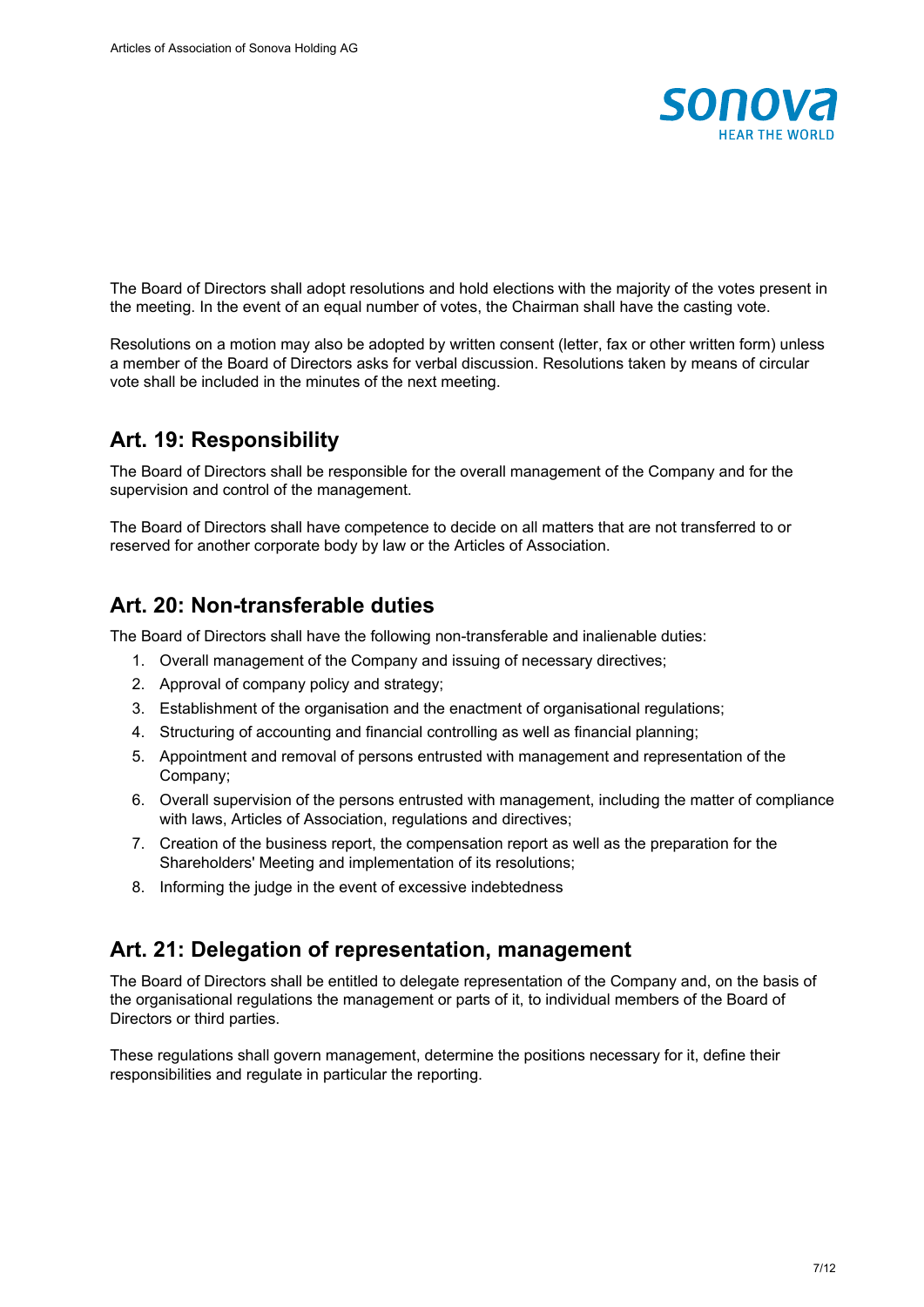

## **C. Compensation Committee**

## **Art. 22: Composition, term of office**

The Compensation Committee shall consist of three members of the Board of Directors.

The members of the Compensation Committee shall be elected for a term of office until completion of the next ordinary General Shareholders' Meeting.

Re-election is possible.

If there are vacancies on the Compensation Committee, the Board of Directors may appoint the missing members from among its members for the remaining term of office.

## **Art. 23: Constitution**

The Compensation Committee shall constitute itself. The Board of Directors shall elect the Chairman of the Compensation Committee.

The Board of Directors shall issue a directive establishing the organisation and decision-making process of the Compensation Committee.

## **Art. 24: Powers and duties**

The Compensation Committee shall support the Board of Directors in establishing and reviewing the Company's compensation principles and guidelines and performance metrics as well as in preparing the proposals to the General Shareholders' Meeting regarding the compensation of the Board of Directors and of the Management Board, and may submit proposals and recommendations to the Board of Directors in other compensation-related issues.

The Board of Directors shall determine in a directive to what extent the Compensation Committee may determine performance metrics, target levels and the compensation of the members of the Board of Directors and of the Management Board, and to what extent the Compensation Committee shall submit proposals thereto to the full Board of Directors.

The Board of Directors may delegate further powers and duties to the Compensation Committee.

## **D. Auditors**

## **Art. 25: Election, term of office, duties**

The General Shareholders' Meeting shall elect for a term of one year a state-regulated audit company as defined by Art. 727 of the OR (Swiss Code of Obligations) as auditors with the responsibilities, rights and duties defined by the law. The auditors must comply with the statutory requirements concerning qualification and independence.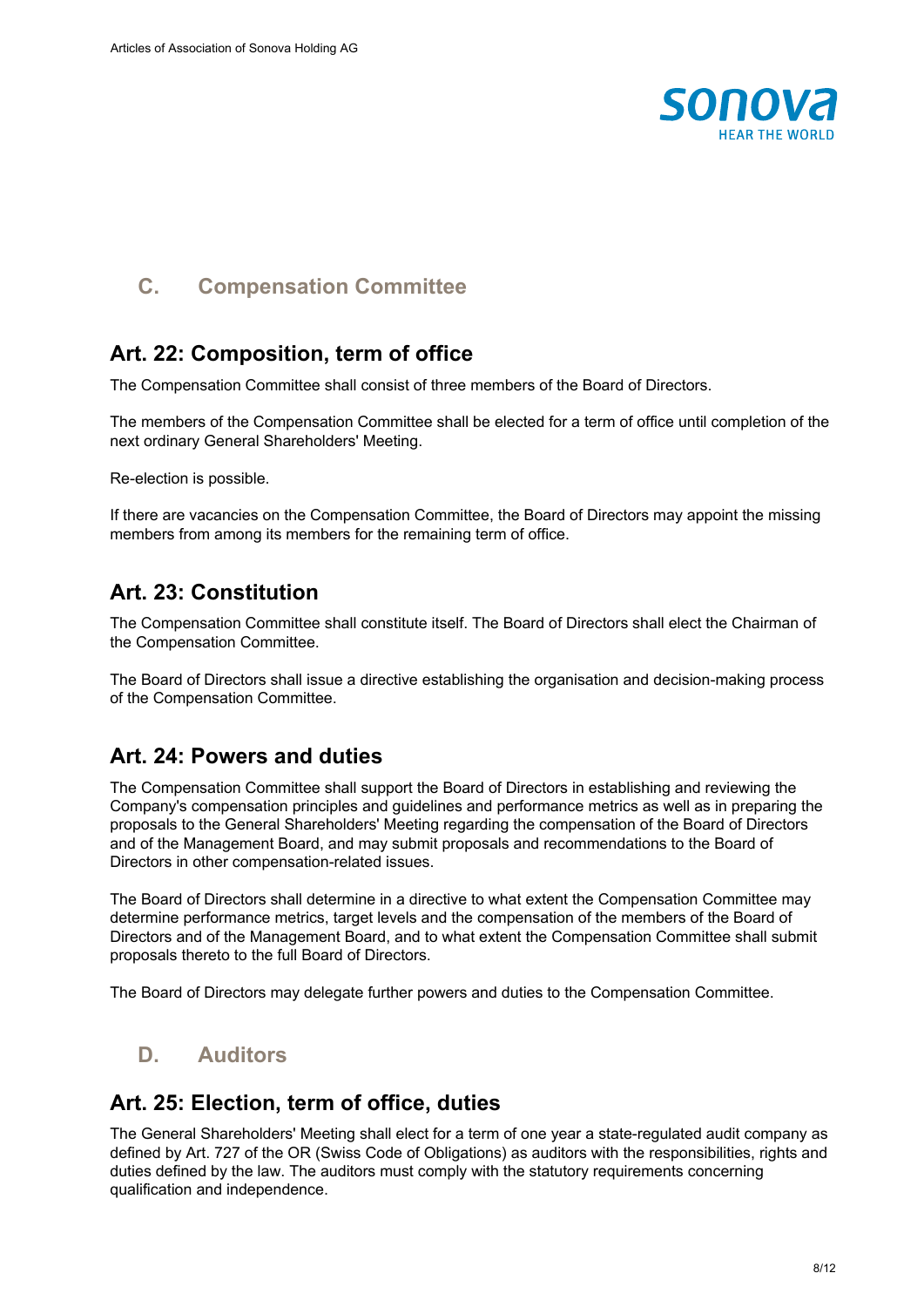

The Shareholders' Meeting may elect for a maximum term of three years special auditors who shall issue the audit confirmations prescribed in connection with capital increases (art. 652f, 653f and 653i OR).

# **IV. Compensation of the Board of Directors and of the Management Board**

#### **Art. 26: Approval of compensation by the General Shareholders' Meeting**

The General Shareholders' Meeting shall approve annually the proposals of the Board of Directors in relation to the maximum aggregate amount of

- 1. compensation of the Board of Directors for the period until the next ordinary General Shareholders' Meeting;
- 2. compensation of the Management Board for the following financial year.

The Board of Directors may submit for approval by the General Shareholders' Meeting additional or deviating proposals in relation to the same or different periods.

In the event a proposal of the Board of Directors has not been approved, the Board of Directors shall determine, taking into account all relevant factors, the respective maximum aggregate amount of compensation or maximum partial amounts for specific compensation elements, and submit the amount(s) so determined for approval by the same or a subsequent General Shareholders' Meeting.

The Company or companies controlled by it may pay or grant compensation prior to approval by a General Shareholders' Meeting subject to subsequent approval.

#### **Art. 27: Additional reserve amount for changes in the Management Board**

The Company or companies controlled by it shall be authorized to pay or grant to each person who becomes a member or is being promoted within the Management Board after the General Shareholders' Meeting has approved the compensation a supplementary amount during the compensation period(s) already approved. The supplementary amount shall not exceed 30% of the aggregate amount of compensation last approved by the General Shareholders' Meeting per compensation period and per each such member.

## **Art. 28: General compensation principles**

The compensation of the members of the Board of Directors shall consist of fixed compensation.

The compensation of the members of the Management Board shall comprise fixed and variable compensation elements. The fixed compensation constitutes of a base salary payable in cash and additional compensation elements and benefits. The variable compensation shall comprise short-term and long-term variable compensation elements.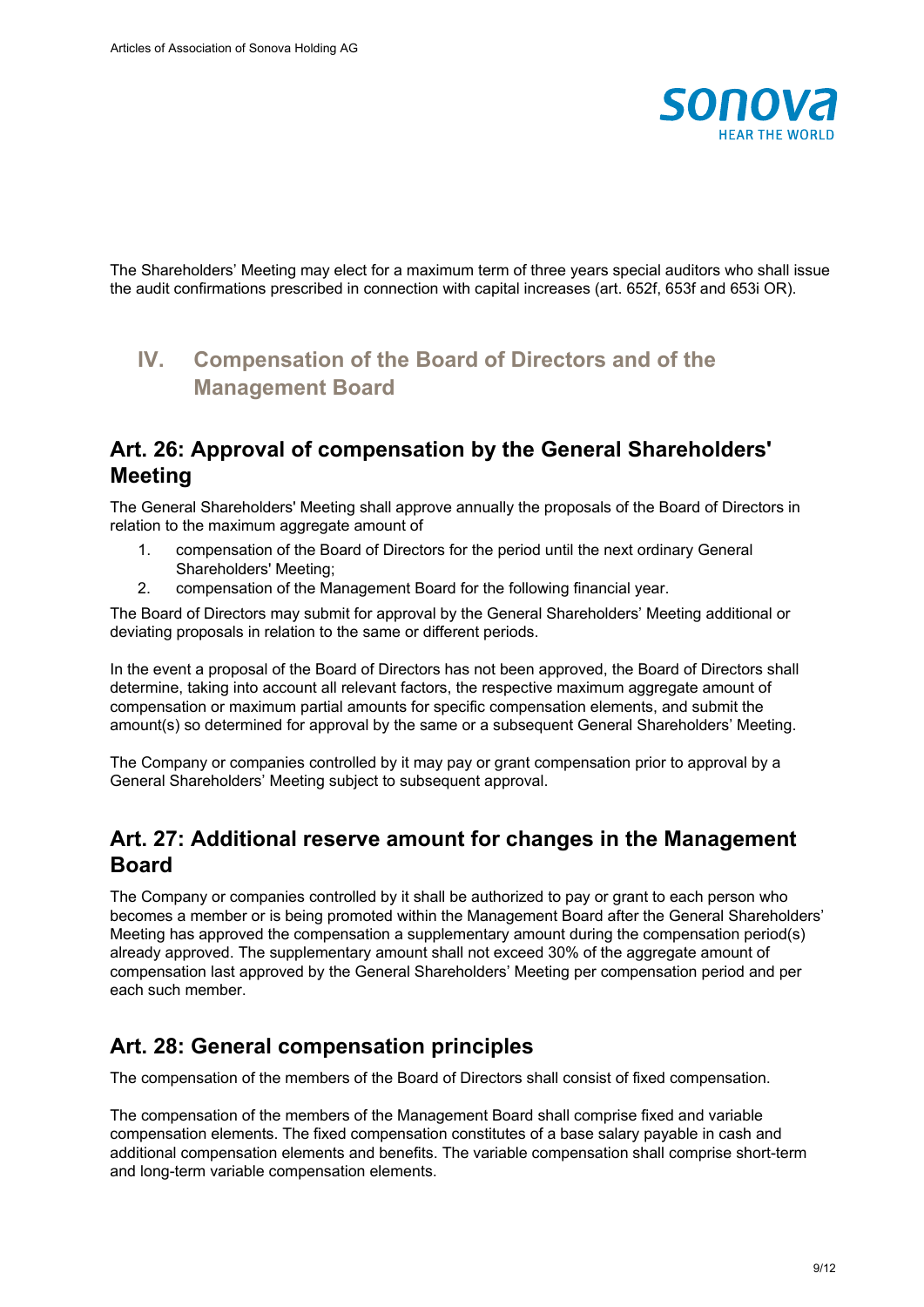

Short-term variable compensation elements shall be governed by performance metrics that take into account the performance of the Company, the group or parts thereof, targets in relation to the market, other companies or comparable benchmarks and/or individual targets, and achievement of which is generally measured during a one-year period. Unless otherwise determined by the Board of Directors or, to the extent delegated to it, the Compensation Committee, short-term variable compensation elements shall be paid in cash.

Long-term variable compensation elements shall take into account the sustainable long-term performance of the Company and/or the group, and may also contain a retention incentive. Unless otherwise determined by the Board of Directors or, to the extent delegated to it, the Compensation Committee, longterm variable compensation elements shall be equity-based.

Compensation may be paid or granted in the form of cash, shares, in kind or in the form of other types of benefits; compensation of members of the Management Board may also be paid or granted in the form of options or similar financial instruments and/or units. The Board of Directors or, to the extent delegated to it, the Compensation Committee shall determine grant, vesting, exercise and/or forfeiture conditions. They may provide for continuation, acceleration or removal of vesting and/or exercise conditions, for payment or grant of compensation based upon assumed target achievement, or for forfeiture, in each case in the event of pre-determined events such as a change-of-control or termination of an employment or mandate agreement. The Company may procure the required shares through purchases on the market or by using its conditional share capital.

Compensation may be paid by the Company or companies controlled by it.

# **V. Agreements with the Members of the Board of Directors and the Management Board**

#### **Art. 29: Term and termination**

The Company or companies controlled by it may enter into agreements for a fixed term or for an indefinite term with members of the Board of Directors relating to their compensation. Duration and termination shall comply with the term of office and the law.

The Company or companies controlled by it may enter into employment agreements with members of the Management Board for an indefinite term with a termination notice period of maximum 12 months.

The Company or companies controlled by it may enter into non-compete agreements for the time after termination of the employment agreement for a duration of up to one year. The consideration for such non-compete agreement shall not exceed the average total annual compensation paid to such member of the Management Board during the previous three financial years.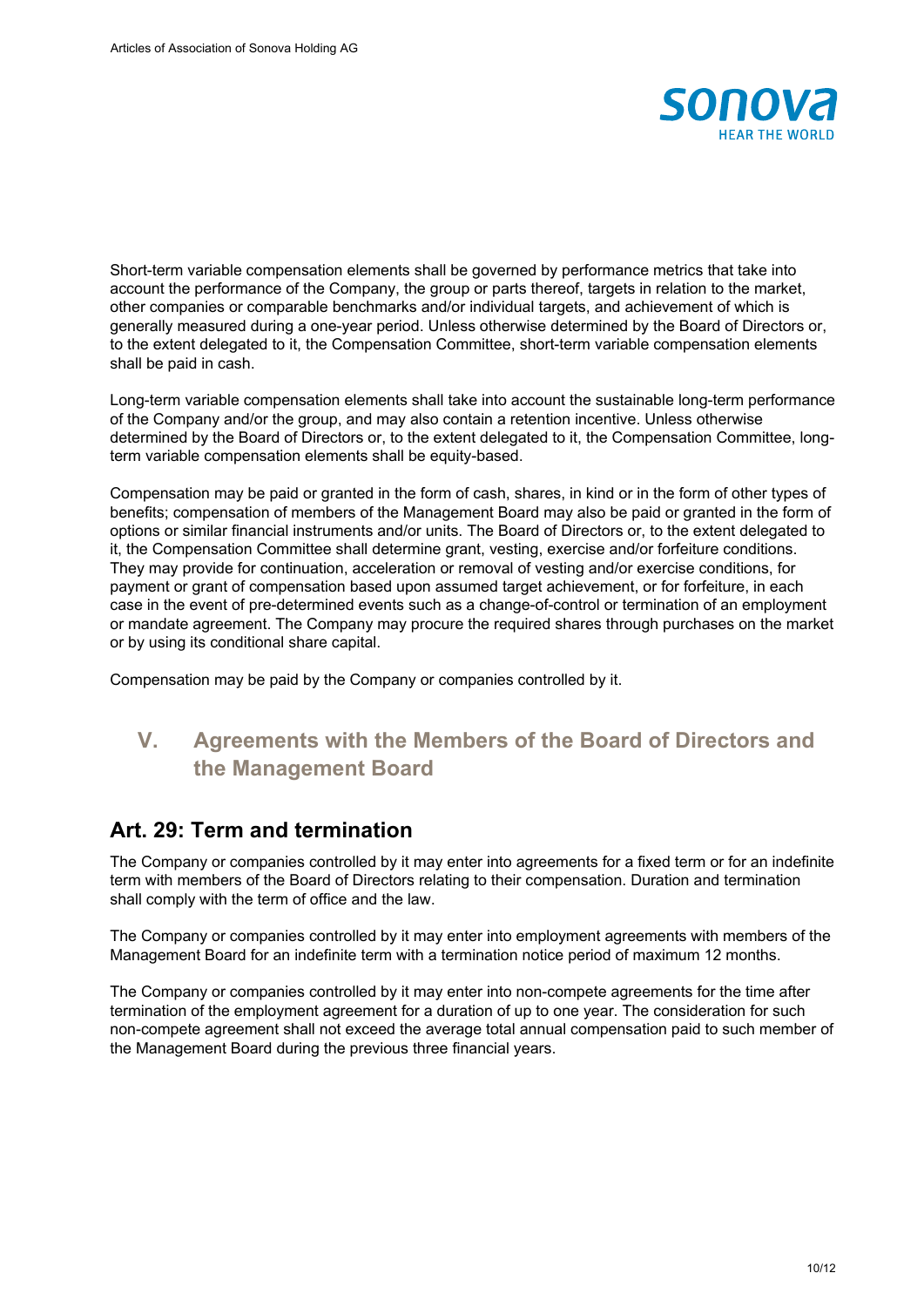

## **VI. Mandates Outside the Company, Loans**

#### **Art. 30: Mandates outside the Company**

No member of the Board of Directors may hold more than four additional mandates in listed companies and in total no more than six additional mandates.

No member of the Management Board may hold more than one additional mandate in a listed company and in total no more than five additional mandates. Each of these mandates shall be subject to approval by the Board of Directors.

The following mandates are not subject to these limitations:

- 1. mandates in companies which are controlled by the Company or which control the Company;
- 2. mandates held at the request of the Company or companies controlled by it. No member of the Board of Directors or of the Management Board may hold more than ten such mandates; and
- 3. mandates in associations, charitable organizations, foundations, trusts and employee welfare foundations. No member of the Board of Directors or of the Management Board may hold more than six such mandates.

Mandates shall mean mandates in the supreme governing body of a legal entity which is required to be registered in the commercial register or a corresponding foreign register. Mandates in different legal entities which are under joint control are deemed one mandate.

## **Art. 31: Loans**

The Company shall not grant any loans to members of the Board of Directors or of the Management **Board** 

## **VII. Annual Financial Statements, Distribution of Profit**

#### **Art. 32: Annual financial statements, financial year**

The annual financial statements shall be completed annually.

The Board of Directors shall determine the financial year.

#### **Art. 33: Reserves, appropriate of profit**

After deduction of all costs, interest, losses and other expenses and after required write-downs as well as provisions and reserves, 5% of the remaining annual net profit shall be allocated to the general reserve fund until the latter amounts to 20% of the paid-up share capital.

The profit reported in the balance sheet shall be at the free disposal of the General Shareholders' Meeting, subject to the legal provisions on further allocations to the reserve and subject to article 671 OR.